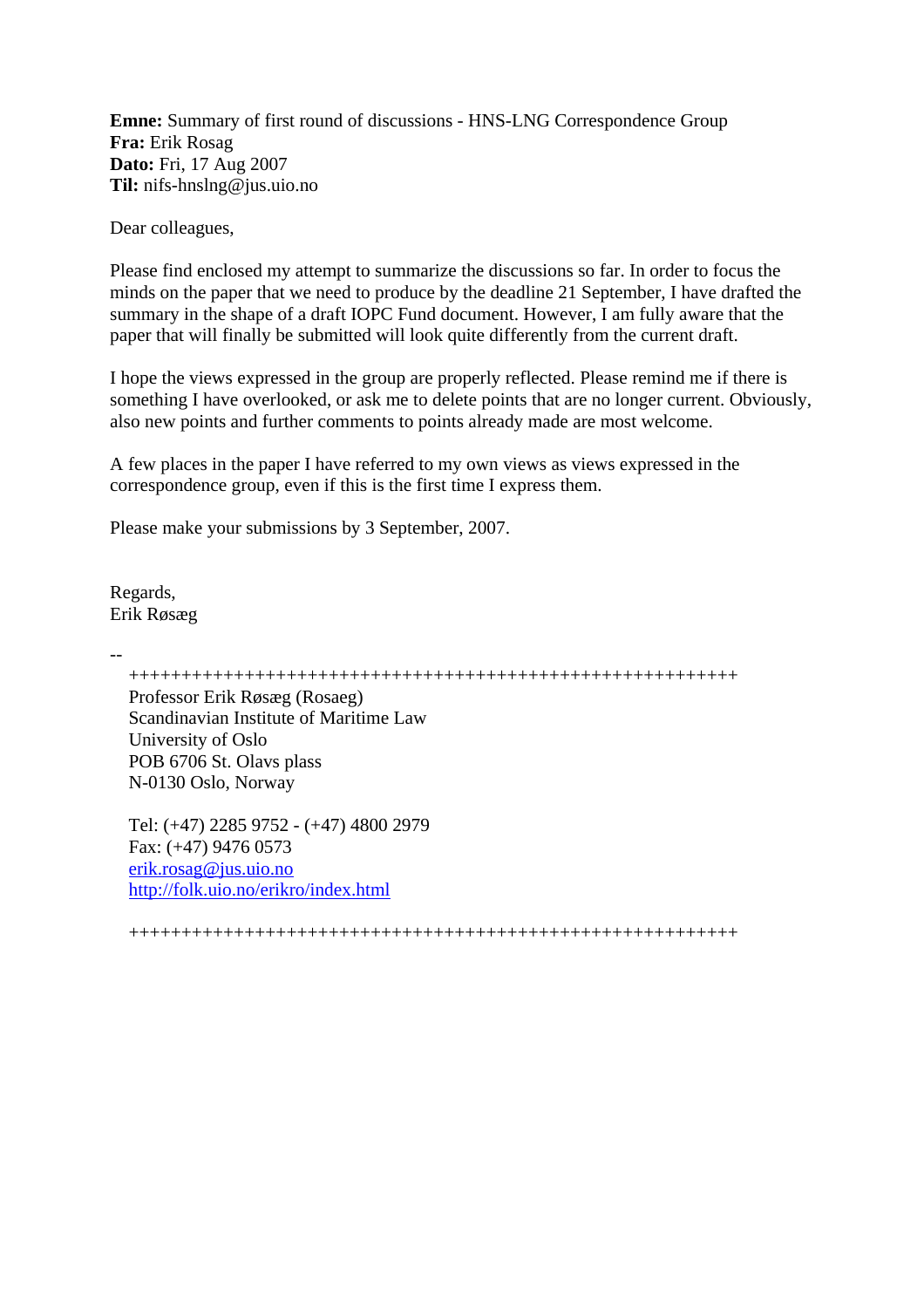ASSEMBLY 92FUND/A.12/27/1 12th session 21 September 2007 Agenda item 27 Original: ENGLISH

# INTERNATIONAL CONVENTION ON LIABILITY AND COMPENSATION FOR DAMAGE IN CONNECTION WITH THE CARRIAGE OF HAZARDOUS AND NOXIOUS SUBSTANCES BY SEA

#### **REPORT OF THE CORRESPONDENCE GROUP ON ANNUAL CONTRIBUTIONS TO THE LNG ACCOUNT**

## **Submitted by Norway**

**Summary:** This is the report of the informal correspondence group to reflect on and recommend elements that would be helpful in implementation legislation of States Parties to the HNS Convention, in order to ensure as far as possible the payments to the LNG Account as regards contributions for LNG discharged in a State Party, where the contributor (the title holder immediately prior to discharge) is not subject to the jurisdiction of a State Party. *Action to be taken:* To adopt the annexed Resolution with recommendations on how State Parties should fulfill their obligations under Article 6 of the HNS Convention with regard to ensuring as far as possible the payments to the LNG Account of the HNS Convention from contributors which are not subject to the jurisdiction of any State Party (paragraph 6.1).

#### **1 Introduction**

- 1.1 At its 3rd session held in June 2007, the Administrative Council, acting on behalf of the 12th extraordinary session of the Assembly, decided, on the basis of the proposals in document 92FUND/A/ES.12/9/1/Rev.1 to set up an informal correspondence group to reflect on and recommend elements that would be helpful in implementation legislation of States Parties to the HNS Convention, in order to ensure as far as possible the payments to the LNG Account from contributors which were not subject to the jurisdiction of any State Party, including ensuring that proper reporting mechanisms are in place also with regard to LNG cargoes where the contributor is not subject to the jurisdiction of a State Party. In this document Norway, on behalf of the correspondence group, presents the findings of the intersessional work.
- 1.2 The following submissions have been circulated in the group: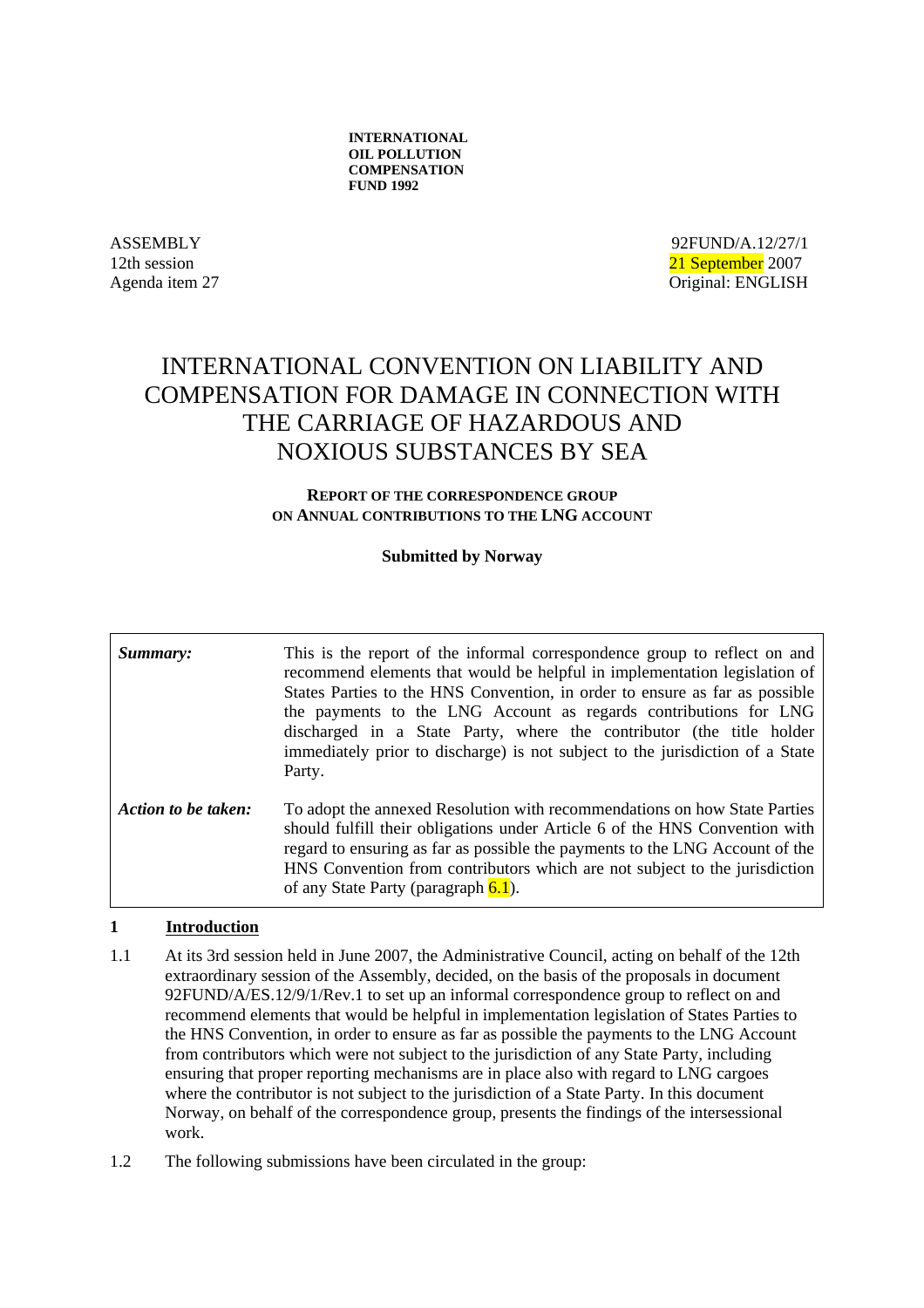- Norway 19 June 07 Canada 9 Aug 07
- 
- 
- 
- 
- Norway 21 June 07<br>
Romania 22 June 07<br>
Spain 20 July 07<br>
Spain 20 July 07<br>
Spain 20 July 07<br>
Spain 20 July 07<br>
Spain 20 July 07<br>
Spain 25 July 07<br>
CK 27 July 07<br>
CK 27 July 07<br>
CK 27 July 07
- 
- 
- 
- Romania 31 July 07
- 
- Romania 20 June 07 GIIGNL 10 Aug 07
	-
	-
	-
	-
	-
	-

All submissions are available at http://folk.uio.no/erikro/WWW/HNS/hns.html#NYHET.

- 1.3 The correspondence group has agreed on a recommendation on the elements that State Parties should include in their national legislation with regard to the above mentioned issues concerning LNG cargoes.
- 1.4 The sponsor of this paper wishes to express great gratitude to the participants in the group for their valuable contributions.

## **2 Making sure payments are made**

2.1 The contributors to the LNG account of the HNS Fund, (the title holders to the LNG immediately prior to discharge; Article 19(1)(b) of the HNS Convention), are not necessarily subject to the jurisdiction of a State Party. Because of that, there is general consensus that **States Parties must consider special enforcement mechanisms** pursuant to Article 6 of the HNS Convention. Two options have been developed in the group.

## **Option A: Security**

- 2.2 There is consensus that one mechanism that is readily available is to require that contributors who are not subject to the jurisdiction of a State Party to put up **security** for their potential liability to contribute to the HNS Fund.
- 2.3 Some correspondents have suggested that **detailed requirements for the security** must be worked out. Others have pointed out that such requirements may be unnecessary, just as there are no detailed requirements as to what is acceptable security under the first tier ("insurance or other financial security, such as the guarantee of a bank or similar financial institution") and just as there is no requirement for security at all for contributors to the second tier that are subject to the jurisdiction of a State Party. In any event, no concrete minimum requirements in respect of the quality of the security have been circulated to the correspondence group, probably because it is not generally felt that there is a need for such criteria.
- 2.4 It has, however, been suggested that **the security should be evaluated by the HNS Fund Secretariat** to ensure uniformity. This would also make sense because the security is for claims to be collected by the Fund. The HNS Fund could develop standardized forms for bank guarantees, etc.
- 2.5 Also the **amount of security** has been discussed. A bank guarantee is always limited, while the duty to contribute to the HNS Fund has no specified limit. The solution seems to be to require security for the amount that is likely to be due in respect of the LNG cargo if an HNSevent should occur, based on the expected levels of contributing LNG, possible worst case scenarios and the limits of the liability of the HNS Fund. The HNS Fund could decide on the amounts per tonne of LNG that such security should amount to.
- 2.6 The **time span** of the security should in the outset extend to contributions to the Fund the year after the discharge of the cargo (Article 19(1)(b) of the HNS Convention). However the HNS Fund may decide to postpone cash calls after a major accident ("or such other year as the Assembly may decide"). This is similar to the practice of setting up 'major claims funds' in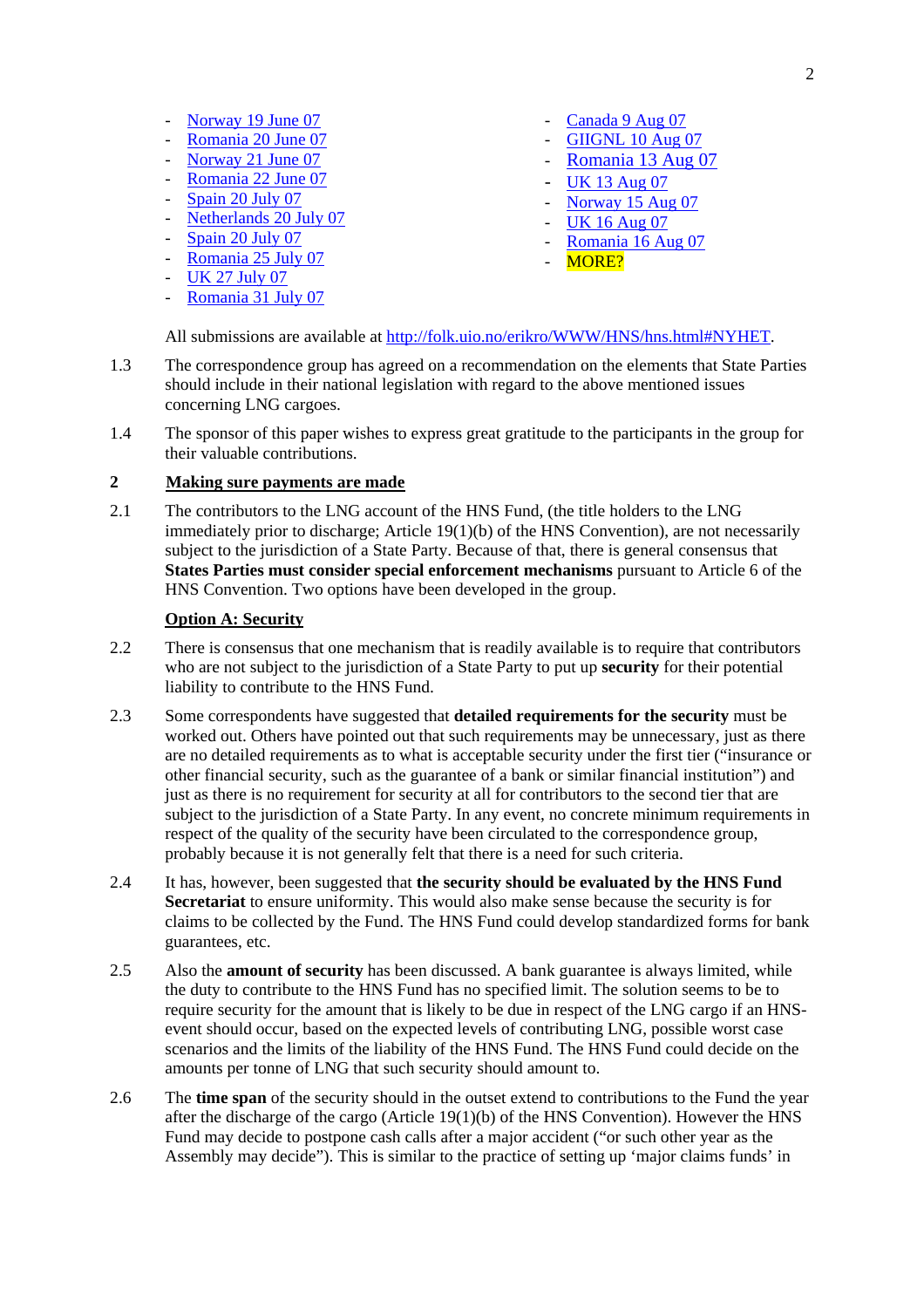the IOPC Fund. In such cases, the security should be automatically prolonged correspondingly.

2.7 In some cases, a requirement for foreign entities to put up security could be problematic in relation to **trade agreements** prohibiting trade barriers or in relation to 'most favored nation clauses.' Most such provisions would allow well-founded security requirements without a discriminatory purpose, like the ones discussed here. However, if trade provisions prove problematic, the security requirement may have to be extended to all LNG cargoes.

#### **Option B: Receiver as surety**

- 2.8 It has also been suggested to the group that the receiver, by national law, shall be made the **surety** of the contributor to the LNG account if the contributor is not subject to the jurisdiction of a State Party. This would save the cost of putting up security as well as the bureaucracy associated with making sure that the security, if required, is in place for each consignment.
- 2.9 However, the majority of the submissions to the correspondence group point out that this is not in the **"spirit" of the HNS Convention**. Others have felt that one should keep strictly to the methods of interpretation of treaties recognized in the Vienna Convention on the Law of Treaties, 1969, Articles 31 *et seq*. In any event, there are strong indications that the draftsmen of the HNS Convention positively accepted the possibility that it may be necessary to instigate enforcement measures against others than those made contributors in the Convention. This appears from comparing Article 13(2) of the Fund Convention and Article 6 of the HNS Convention. In the HNS Convention, the proviso that enforcement "measures shall only be directed against those persons who are under an obligation to contribute to the Fund" has been omitted.

#### **Other points**

- 2.10 A variant of Option B that has been mentioned is that the implementation legislation, rather than making the receiver liable, shall ensure that the receiver is the title holder, and thus indirectly make him liable.
- 2.11 One correspondent suggests that contributors to the LNG accounts should be required to "declare all the information necessary for its identification and about its jurisdiction and also to declare that he/she/it agrees to pay the contribution which will be established by the HNS Fund Assembly."
- 2.12 In another submission, it is suggested that the HNS Fund shall fix the levy in advance, and that payment of the levy should be a condition for discharge of the cargo.
- 2.13 It has also been pointed out that LNG contributors not subject to the jurisdiction of a State Party may prefer to subject themselves to the jurisdiction of a State Party – by agreement or by transferring the title of the cargo to a subsidiary in the receiver state – rather than furnishing special security. The correspondence group notes that a practice, whereby title holders prefer to transfer the title to the receiver or to a subsidiary subject to the jurisdiction in the receiving state, would be a positive development as regards LNG contributions to the HNS Fund and the issues discussed in this paper. However, this would not be a matter for the legislator to regulate. Therefore, this is not mentioned in the annexed resolution.

## **Conclusion**

2.14 Altogether, the correspondence group recommends that the contributors to the LNG account of the HNS convention that are not subject to the jurisdiction of a State Party shall be required in the national implementation legislations to put up adequate security to the HNS Fund for possible contribution sin respect of that cargo, or that States Parties introduce measures with a similar effect in their implementation legislation.

## **3 Reporting**

3.1 Questions have been asked in the correspondence group whether the State Party in which the LNG is received is required to report the name and address of the contributor to the HNS Fund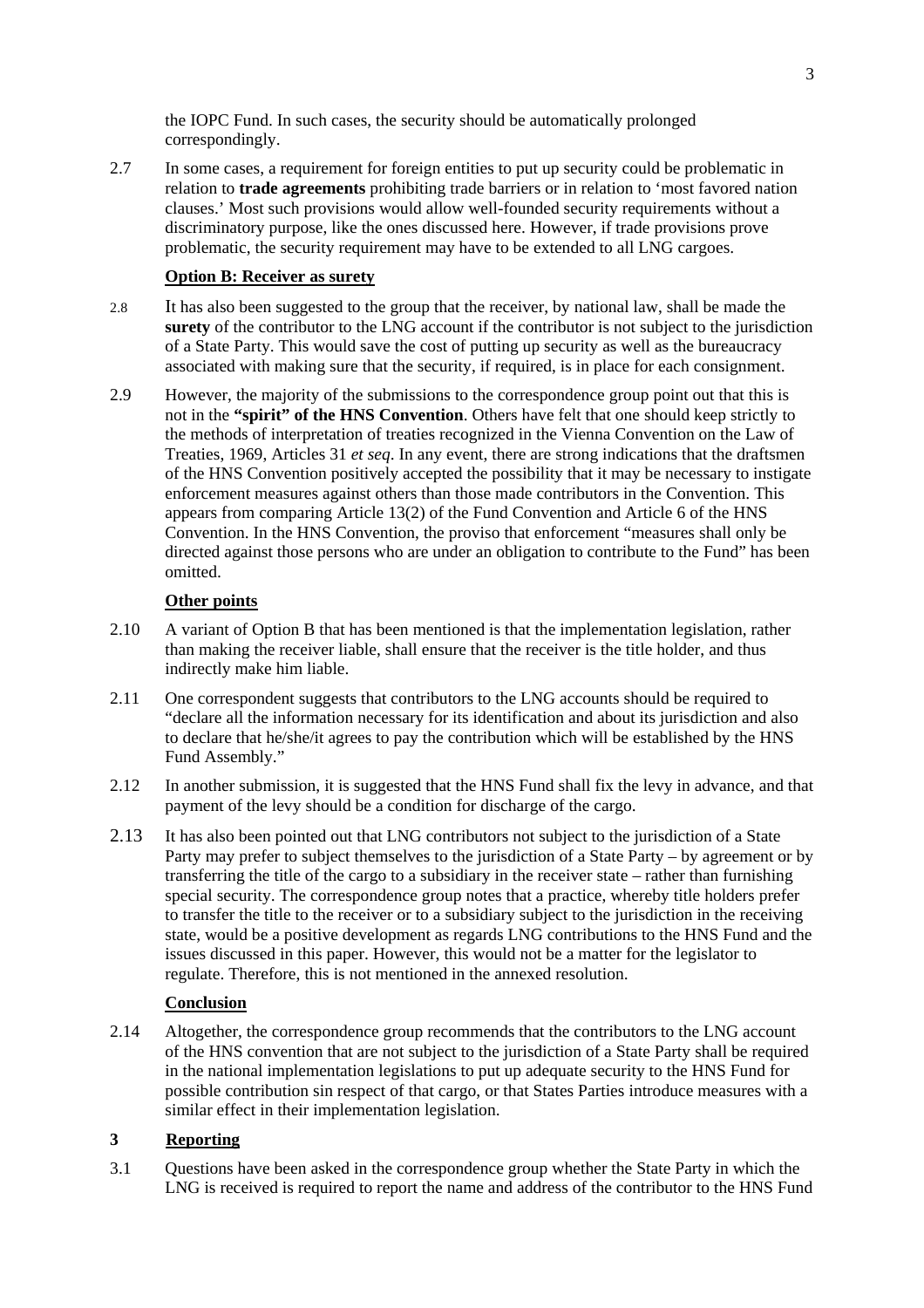in respect of that cargo, even if the contributor is not subject to the jurisdiction of that State Party.

- 3.2 The **principle** in the HNS Convention is that all cargo received in a State Party shall be accounted for by that State by annual reports. It is envisaged that the contributors will fill in the cargo data in the Contributing Cargo Calculator at http://www.hnsconvention.org/en/hnscccc.html. The report of the State Party will then be generated automatically from those data, and submitted by the State Party electronically after the scrutiny it deems necessary. The role of the State Party is then mainly to make sure that all cargoes received or discharged in that State are entered in the Contributing Cargo Calculator.
- 3.3 This principle applies for all cargoes, regardless of whether the contributor (that is, *eg*, the title holder of a cargo of LNG) is subject to the jurisdiction of that State Party, the jurisdiction of another State Party or the jurisdiction of no State Party. The basic rule is set out in Article 21 of the Convention:
	- "1 Each State Party shall ensure that any person liable to pay contributions in accordance with articles 18, 19 or paragraph 5 of this article appears on a list to be established and kept up to date by the Director in accordance with the provisions of this article.
	- 2 For the purposes set out in paragraph 1, each State Party shall communicate to the Director, at a time and in the manner to be prescribed in the internal regulations of the HNS Fund, the name and address of any person who **in respect of the State** is liable to pay contributions in accordance with articles 18, 19 or paragraph 5 of this article, as well as data on the relevant quantities of contributing cargo for which such a person is liable to contribute in respect of the preceding calendar year" (emphasis added).
- 3.4 It is not self evident which contributors as liable to pay "in respect of" a specific State Party. But this is clarified in **Article 19**. The person who shall make "contributions ... in respect of each State Party" as far as LNG is concerned is "any person who ... held title to an LNG cargo discharged in a port or terminal of that State." The decisive factor to determine whether a contribution shall be made "in respect of" a certain State Party is therefore where the cargo is discharged. The same applies for reporting.
- 3.5 If the contributors not subject to the jurisdiction of any State Party would be required to put up security towards the fund for their eventual liability to contribute (see above in 2), then **the security would serve the purpose of reporting.**
- 3.6 Several correspondents point out that it would **not be difficult to ascertain who the contributor in respect of an LNG cargo would be**. The correspondence group agrees that the authorities in the state where the LNG is discharged will usually be able to obtain information from the buyer or receiver on who was the title holder immediately prior to discharge. Therefore, unless there is a security that serves the purpose of reporting, the State should require the buyer or receiver to report the identity and address of the titleholder as well as the quantities that were discharged.
- 3.7 After some discussion, there is consensus in the group that the reporting obligations under **Article 43** as well as Article 21 include cargoes in respect of which the title holder is not subject to the jurisdiction of a State Party.

## **Conclusion**

3.8 Altogether, the HNS Convention requires that LNG Contributors who are not subject to the jurisdiction of a State Party (as well as LNG contributors subject to the jurisdiction of other State Parties) should be included in the summary reports of the State Party where the LNG has been discharged. The State Party may obtain these data from the contributors or from others, such as the buyers or receivers of the cargo.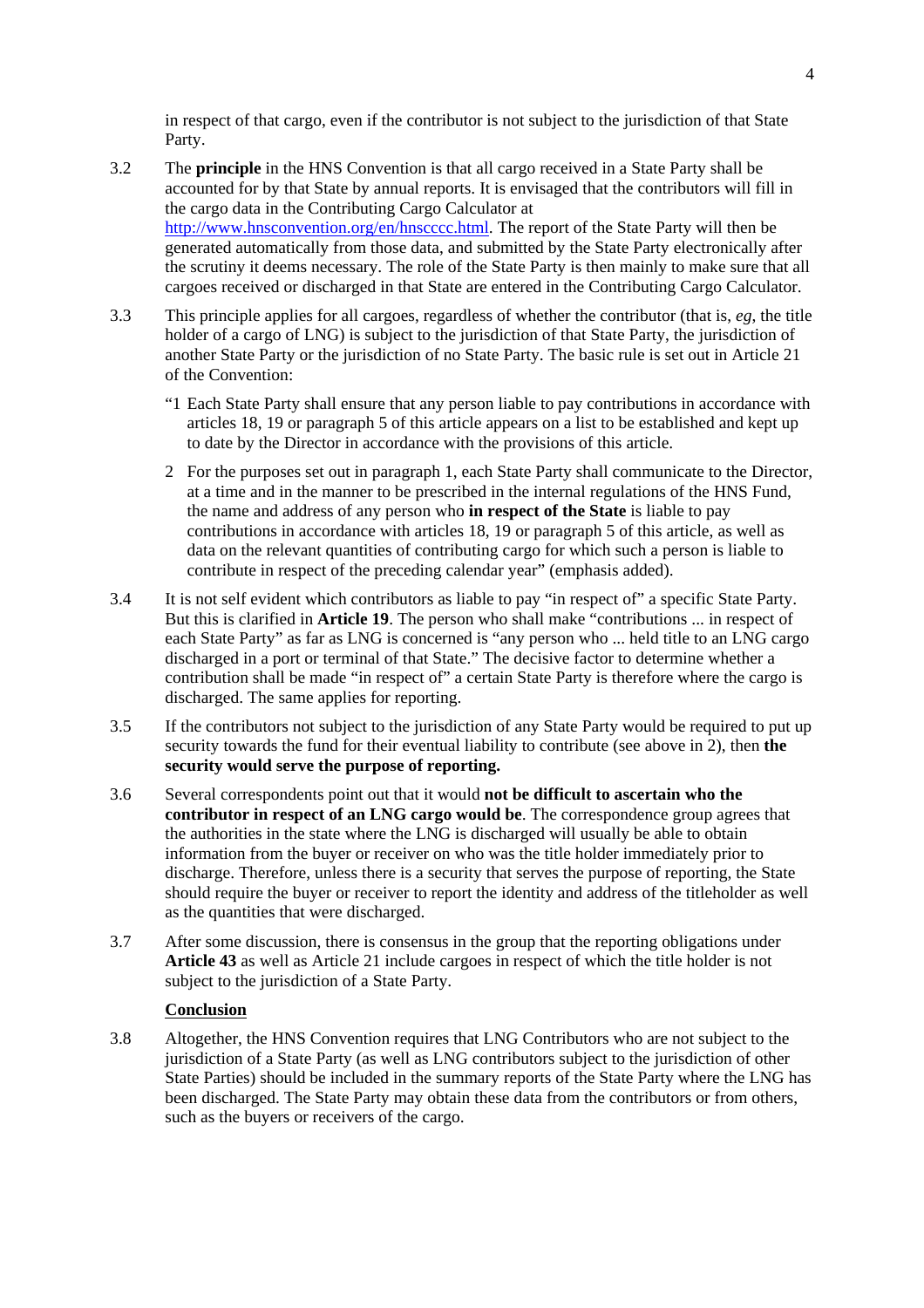## **4 Shortfalls**

4.1 There appears to be a general consensus that cross-subsidization should be avoided, and that shortfalls in the LNG account should be borne by LNG contributors alone.

## **5 Developing Countries**

- 5.1 The correspondence group has not identified any effects of its proposals that may adversely affect the position of developing countries.
- 5.2 If, *eg*, making the receiver a surety for paying the levy, payments will be made from the importing state rather than from the exporting state (where the seller may be located). If one assumes that developing countries are more likely to be in the role of the exporting state than in the role of the receiving state, this means that the proposed measures would lead to more payments from developed states, and perhaps less from developing states. This would clearly not be a detriment to the developing states.

## **6 Resolution**

6.1 The correspondence group recommends that the annexed draft resolution is adopted.